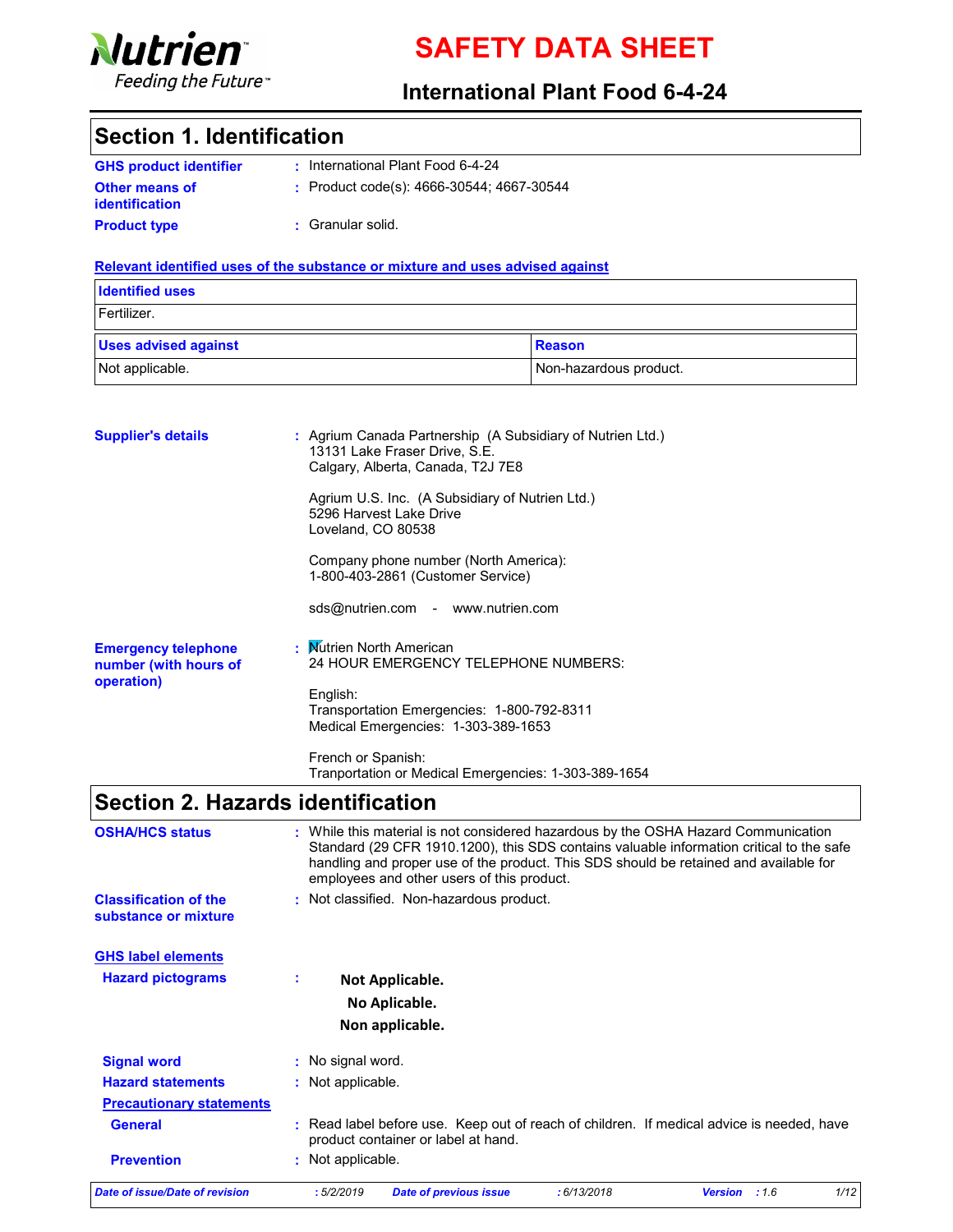## Section 2. Hazards identification

| $\Omega$ cation 2. Composition linformation on inquadiante |                                                                                                                                              |  |  |
|------------------------------------------------------------|----------------------------------------------------------------------------------------------------------------------------------------------|--|--|
| <b>Hazards not otherwise</b><br>classified                 | Handling and/or processing of this material may generate a dust which can cause<br>mechanical irritation of the eyes, skin, nose and throat. |  |  |
| <b>Disposal</b>                                            | : Not applicable.                                                                                                                            |  |  |
| <b>Storage</b>                                             | : Not applicable.                                                                                                                            |  |  |
| <b>Response</b>                                            | Not applicable.                                                                                                                              |  |  |

### Section 3. Composition/information on ingredients

Substance/mixture

: Multi-constituent substance

### CAS number/other identifiers

CAS number : Not available.

| <b>Ingredient name</b>             | $\frac{9}{6}$ | <b>CAS number</b> |
|------------------------------------|---------------|-------------------|
| l Potassium sulfate                | 48            | 7778-80-5         |
| Calcium sulfate, dihydrate         | 22            | 10101-41-4        |
| l Ammonium sulfate                 | $18 - 19$     | 7783-20-2         |
| Ammonium dihydrogen orthophosphate |               | 7722-76-1         |
| l Ammonium nitrate                 |               | 6484-52-2         |

Any concentration shown as a range is to protect confidentiality or is due to batch variation.

There are no additional ingredients present which, within the current knowledge of the supplier and in the concentrations applicable, are classified as hazardous to health or the environment and hence require reporting in this section.

Occupational exposure limits, if available, are listed in Section 8.

## Section 4. First aid measures

Description of necessary first aid measures

| <b>Eye contact</b>                                 | No known significant effects or critical hazards. May cause irritation due to mechanical<br>action. Immediately flush eyes with plenty of water, occasionally lifting the upper and<br>lower eyelids. Check for and remove any contact lenses. If irritation persists, get<br>medical attention.                                                                                                                                                                                                                                                                                                                                     |  |  |  |  |  |
|----------------------------------------------------|--------------------------------------------------------------------------------------------------------------------------------------------------------------------------------------------------------------------------------------------------------------------------------------------------------------------------------------------------------------------------------------------------------------------------------------------------------------------------------------------------------------------------------------------------------------------------------------------------------------------------------------|--|--|--|--|--|
| <b>Inhalation</b>                                  | Non-hazardous in case of inhalation. No known significant effects or critical hazards.<br>Get medical attention if symptoms occur.<br>In a fire, hazardous decomposition products may be produced. If any ill effects are felt,<br>proceed as follows. If breathing is difficult, remove to fresh air and keep at rest in a<br>position comfortable for breathing. Loosen tight clothing such as a collar, tie, belt or<br>waistband. In case of inhalation of decomposition products in a fire, symptoms may be<br>delayed. For additional advice call the medical emergency number on this SDS or your<br>poison center or doctor. |  |  |  |  |  |
| <b>Skin contact</b>                                | No known effect after skin contact. Rinse with water for a few minutes.                                                                                                                                                                                                                                                                                                                                                                                                                                                                                                                                                              |  |  |  |  |  |
| <b>Ingestion</b>                                   | Ingestion may cause gastrointestinal irritation and diarrhea. Wash out mouth with water.<br>Never give anything by mouth to an unconscious person. Do not induce vomiting unless<br>directed to do so by medical personnel. If vomiting occurs, the head should be kept low<br>so that vomit does not enter the lungs. For additional advice call the medical emergency<br>number on this SDS or your poison center or doctor.                                                                                                                                                                                                       |  |  |  |  |  |
| Most important symptoms/effects, acute and delayed |                                                                                                                                                                                                                                                                                                                                                                                                                                                                                                                                                                                                                                      |  |  |  |  |  |
| <b>Potential acute health effects</b>              |                                                                                                                                                                                                                                                                                                                                                                                                                                                                                                                                                                                                                                      |  |  |  |  |  |
| <b>Eye contact</b>                                 | May cause irritation due to mechanical action.                                                                                                                                                                                                                                                                                                                                                                                                                                                                                                                                                                                       |  |  |  |  |  |
| <b>Inhalation</b>                                  | Exposure to airborne concentrations above statutory or recommended exposure limits<br>may cause irritation of the nose, throat and lungs.                                                                                                                                                                                                                                                                                                                                                                                                                                                                                            |  |  |  |  |  |
| <b>Skin contact</b>                                | : No known significant effects or critical hazards.                                                                                                                                                                                                                                                                                                                                                                                                                                                                                                                                                                                  |  |  |  |  |  |
| <b>Ingestion</b>                                   | May cause irritation of the digestive tract with accompanying nausea, vomiting and<br>diarrhea.                                                                                                                                                                                                                                                                                                                                                                                                                                                                                                                                      |  |  |  |  |  |
| <b>Over-exposure signs/symptoms</b>                |                                                                                                                                                                                                                                                                                                                                                                                                                                                                                                                                                                                                                                      |  |  |  |  |  |
| <b>Eye contact</b>                                 | : Adverse symptoms may include the following:<br>irritation<br>watering<br>redness                                                                                                                                                                                                                                                                                                                                                                                                                                                                                                                                                   |  |  |  |  |  |
| Date of issue/Date of revision                     | :5/2/2019<br>: 6/13/2018<br>2/12<br>Version : 1.6<br><b>Date of previous issue</b>                                                                                                                                                                                                                                                                                                                                                                                                                                                                                                                                                   |  |  |  |  |  |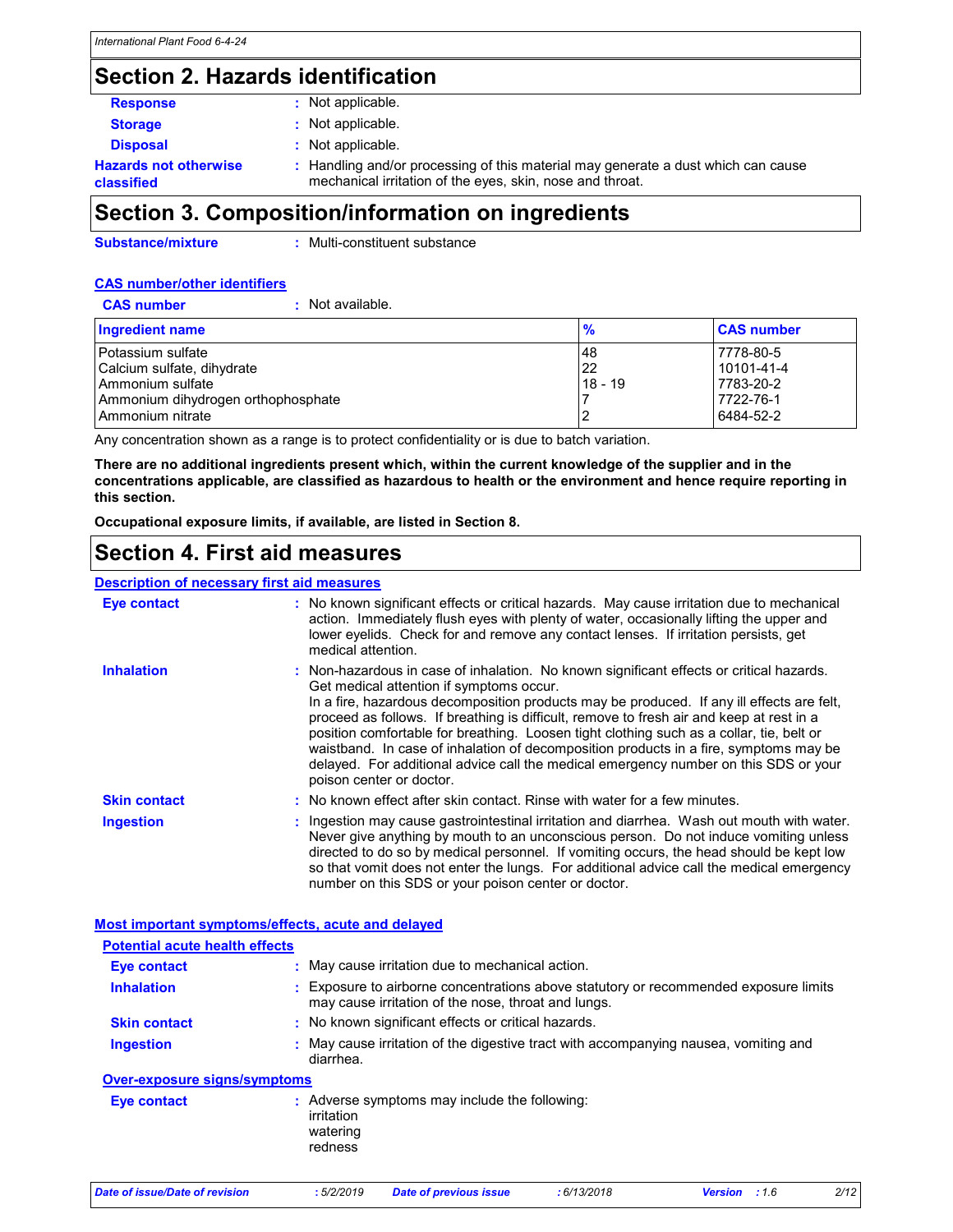## Section 4. First aid measures

| <b>Inhalation</b>   | : Adverse symptoms may include the following:<br>respiratory tract irritation<br>coughing |
|---------------------|-------------------------------------------------------------------------------------------|
| <b>Skin contact</b> | : No specific data.                                                                       |
| <b>Ingestion</b>    | : No specific data.                                                                       |

### Indication of immediate medical attention and special treatment needed, if necessary

| <b>Notes to physician</b>         | : In case of inhalation of decomposition products in a fire, symptoms may be delayed.<br>The exposed person may need to be kept under medical surveillance for 48 hours.<br>Contact Nutrien's 24 Hr Medical Emergency telephone number for professional support:<br>English: 1-303-389-1653; French or Spanish: 1-303-389-1654                                                                                       |
|-----------------------------------|----------------------------------------------------------------------------------------------------------------------------------------------------------------------------------------------------------------------------------------------------------------------------------------------------------------------------------------------------------------------------------------------------------------------|
| <b>Specific treatments</b>        | : No specific treatment. Treat symptomatically.                                                                                                                                                                                                                                                                                                                                                                      |
| <b>Protection of first-aiders</b> | : No action shall be taken involving any personal risk or without suitable training.<br>Depending on the situation, the rescuer should wear an appropriate mask, gloves,<br>protective clothing and a respirator or self-contained breathing apparatus. Mouth-to-<br>mouth resuscitation of oral exposure patients is not recommended. First-aiders with<br>contaminated clothing should be properly decontaminated. |

### See toxicological information (Section 11)

## Section 5. Fire-fighting measures

| <b>Extinguishing media</b>                               |                                                                                                                                                                                                     |
|----------------------------------------------------------|-----------------------------------------------------------------------------------------------------------------------------------------------------------------------------------------------------|
| <b>Suitable extinguishing</b><br>media                   | : Use an extinguishing agent suitable for the surrounding fire.                                                                                                                                     |
| <b>Unsuitable extinguishing</b><br>media                 | : None known.                                                                                                                                                                                       |
| <b>Specific hazards arising</b><br>from the chemical     | : No specific fire or explosion hazard. The substance will not burn. Undergoes thermal<br>decomposition at elevated temperatures to release toxic and flammable gases.                              |
| <b>Hazardous thermal</b><br>decomposition products       | : Decomposition products may include the following materials:<br>nitrogen oxides<br>sulfur oxides                                                                                                   |
| <b>Special protective actions</b><br>for fire-fighters   | : Promptly isolate the scene by removing all persons from the vicinity of the incident if<br>there is a fire. No action shall be taken involving any personal risk or without suitable<br>training. |
| <b>Special protective</b><br>equipment for fire-fighters | : Fire-fighters should wear appropriate protective equipment and self-contained breathing<br>apparatus (SCBA) with a full face-piece operated in positive pressure mode.                            |
| <b>Remark</b>                                            | : Contain and collect the water used to fight the fire for later treatment and disposal.                                                                                                            |

## Section 6. Accidental release measures

|                                  | <b>Personal precautions, protective equipment and emergency procedures</b>                                                                                                                                                                                                                                                                                                                                                                                                                                                      |
|----------------------------------|---------------------------------------------------------------------------------------------------------------------------------------------------------------------------------------------------------------------------------------------------------------------------------------------------------------------------------------------------------------------------------------------------------------------------------------------------------------------------------------------------------------------------------|
| For non-emergency<br>personnel   | : No action shall be taken involving any personal risk or without suitable training. Keep<br>unnecessary and unprotected personnel from entering. Avoid breathing dust. Provide<br>adequate ventilation. Wear appropriate respirator when ventilation is inadequate. Put<br>on appropriate personal protective equipment.                                                                                                                                                                                                       |
| For emergency responders         | : If specialized clothing is required to deal with the spillage, take note of any information in<br>Section 8 on suitable and unsuitable materials. See also the information in "For non-<br>emergency personnel".                                                                                                                                                                                                                                                                                                              |
| <b>Environmental precautions</b> | : Avoid dispersal of spilled material and runoff and contact with soil, waterways, drains<br>and sewers. Will dissolve and disperse in water. Reclaiming material may not be<br>possible. If possible, recover spilled product and place in suitable containers for recycle,<br>reuse, or disposal. Product will promote algae growth and may degrade water quality<br>and taste. Notify downstream water users. Inform the relevant authorities if the product<br>has caused adverse impacts (sewers, waterways, soil or air). |

Methods and materials for containment and cleaning up

| Date of issue/Date of revision | 5/2/2019 | Date of previous issue | : 6/13/2018 | <b>Version</b> : 1.6 | 3/12 |
|--------------------------------|----------|------------------------|-------------|----------------------|------|
|                                |          |                        |             |                      |      |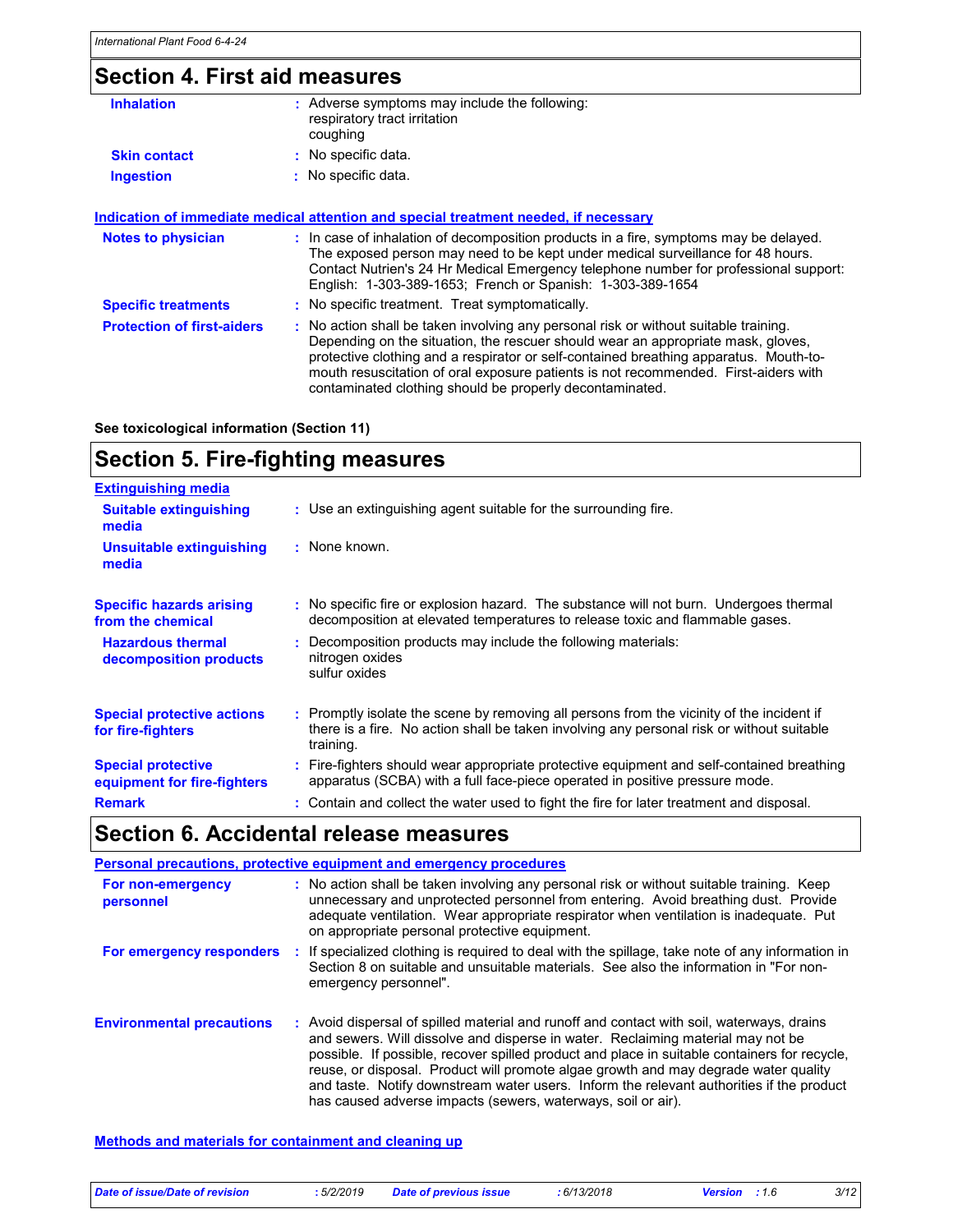# Section 6. Accidental release measures

| <b>Small spill</b> | : Move containers from spill area. Avoid dust generation. Recycle, if possible.<br>or<br>Place spilled material in a designated, labeled waste container. Dispose of via a<br>licensed waste disposal contractor.                                                                                                                                                                                                                                                 |
|--------------------|-------------------------------------------------------------------------------------------------------------------------------------------------------------------------------------------------------------------------------------------------------------------------------------------------------------------------------------------------------------------------------------------------------------------------------------------------------------------|
| Large spill        | : Move containers from spill area. Prevent entry into sewers, water courses, basements<br>or confined areas. Avoid dust generation. Avoid creating dusty conditions and prevent<br>wind dispersal. Recycle to process, if possible.<br>or<br>Place spilled material in an appropriate container for disposal. Dispose of via a licensed<br>waste disposal contractor. Note: see Section 1 for emergency contact information and<br>Section 13 for waste disposal. |

# Section 7. Handling and storage

| <b>Precautions for safe handling</b>                                             |                                                                                                                                                                                                                                                                                                                                                                                                                                                                                                                |
|----------------------------------------------------------------------------------|----------------------------------------------------------------------------------------------------------------------------------------------------------------------------------------------------------------------------------------------------------------------------------------------------------------------------------------------------------------------------------------------------------------------------------------------------------------------------------------------------------------|
| <b>Protective measures</b>                                                       | : Put on appropriate personal protective equipment (see Section 8). Do not ingest. Avoid<br>contact with eyes, skin and clothing. Avoid breathing dust.                                                                                                                                                                                                                                                                                                                                                        |
| <b>Advice on general</b><br>occupational hygiene                                 | : Eating, drinking and smoking should be prohibited in areas where this material is<br>handled, stored and processed. Workers should wash hands and face before eating,<br>drinking and smoking. Remove contaminated clothing and protective equipment before<br>entering eating areas. See also Section 8 for additional information on hygiene<br>measures.                                                                                                                                                  |
| <b>Conditions for safe storage,</b><br>including any<br><i>incompatibilities</i> | : Store in accordance with local regulations. May form steep piles that can collapse<br>without warning when stored in bulk. Avoid forming steep slopes when removing<br>product. Ensure that bulk bags or smaller packaged products stored in tiers are<br>stacked, racked, blocked, interlocked, or otherwise secured to prevent sliding, rolling, or<br>collapse. Use caution when opening truck or railcar doors as product may have shifted<br>during transport.                                          |
|                                                                                  | Must be stored in a dry location. Absorbs moisture on long-term storage under high<br>humidity conditions. Store away from incompatible materials (see Section 10). When<br>product is stored in sealable containers, keep container tightly closed and sealed until<br>ready for use. Sealable containers that have been opened must be carefully resealed<br>and kept upright to prevent leakage. Do not store in unlabeled containers. Use<br>appropriate containment to avoid environmental contamination. |

## Section 8. Exposure controls/personal protection

### Control parameters

**Occupational exposure limits** 

| <b>Ingredient name</b>     | <b>Exposure limits</b>                                                                                                                                                                                                                                     |
|----------------------------|------------------------------------------------------------------------------------------------------------------------------------------------------------------------------------------------------------------------------------------------------------|
| Potassium sulfate          | <b>OSHA (United States):</b><br>Particulates not otherwise regulated (PNOR)<br>TWA (8 hours), Total dust: 15 mg/m <sup>3</sup> ;<br>Respirable fraction: 5 mg/m <sup>3</sup> .                                                                             |
| Calcium sulfate, dihydrate | <b>ACGIH TLV-TWA:</b> 10 mg/m <sup>3</sup> as the inhalable<br>fraction:<br><b>OSHA (United States):</b><br>Particulates not otherwise regulated (PNOR)<br>TWA (8 hours), Total dust: 15 mg/m <sup>3</sup> ;<br>Respirable fraction: 5 mg/m <sup>3</sup> . |
| Ammonium sulfate           | <b>OSHA (United States):</b><br>Particulates not otherwise regulated (PNOR)<br>TWA (8 hours), Total dust: 15 mg/m <sup>3</sup> ;<br>Respirable fraction: 5 mg/m <sup>3</sup> .                                                                             |
| Monoammonium phosphate     | <b>OSHA (United States):</b><br>Particulates not otherwise regulated (PNOR)<br>TWA (8 hours), Total dust: $15 \text{ mg/m}^3$ ;<br>Respirable fraction: 5 mg/m <sup>3</sup> .                                                                              |
| Ammonium nitrate           | <b>OSHA (United States):</b><br>Particulates not otherwise regulated (PNOR)<br>TWA (8 hours), Total dust: 15 mg/m <sup>3</sup> ;<br>Respirable fraction: 5 mg/m <sup>3</sup> .                                                                             |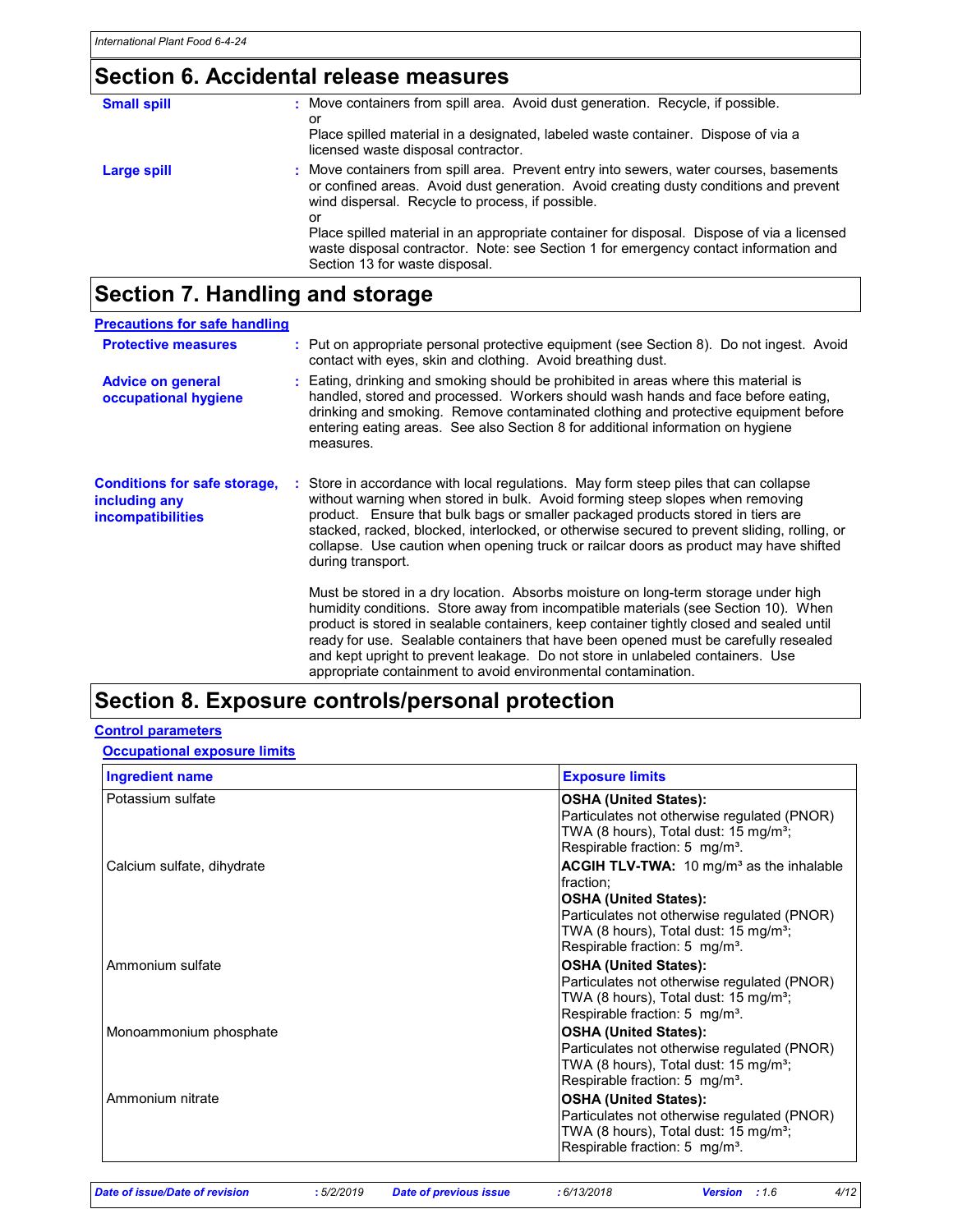# Section 8. Exposure controls/personal protection

| <b>Appropriate engineering</b><br>controls       | : Use only with adequate ventilation. If user operations generate dust, fumes, gas, vapor<br>or mist, use process enclosures, local exhaust ventilation or other engineering controls<br>to keep worker exposure to airborne contaminants below any recommended or statutory<br>limits.                                         |
|--------------------------------------------------|---------------------------------------------------------------------------------------------------------------------------------------------------------------------------------------------------------------------------------------------------------------------------------------------------------------------------------|
| <b>Environmental exposure</b><br><b>controls</b> | : Emissions from ventilation or work process equipment should be checked to ensure they<br>comply with the requirements of environmental protection legislation. In some cases,<br>fume scrubbers, filters or engineering modifications to the process equipment will be<br>necessary to reduce emissions to acceptable levels. |

| <b>Individual protection measures</b> |                                                                                                                                                                                                                                                                                                                                                                                                                                                                                                                                                                                                                                                                                                              |
|---------------------------------------|--------------------------------------------------------------------------------------------------------------------------------------------------------------------------------------------------------------------------------------------------------------------------------------------------------------------------------------------------------------------------------------------------------------------------------------------------------------------------------------------------------------------------------------------------------------------------------------------------------------------------------------------------------------------------------------------------------------|
| <b>Hygiene measures</b>               | : Wash hands, forearms and face thoroughly after handling chemical products, before<br>eating, smoking and using the lavatory and at the end of the working period. Wash<br>contaminated clothing before reusing.                                                                                                                                                                                                                                                                                                                                                                                                                                                                                            |
| <b>Eye/face protection</b>            | : Safety eyewear complying with an approved standard should be used when a risk<br>assessment indicates this is necessary to avoid exposure to liquid splashes, mists,<br>gases or dusts. If contact is possible, the following protection should be worn, unless the<br>assessment indicates a higher degree of protection: safety glasses with side-shields. If<br>operating conditions cause high dust concentrations to be produced, use dust goggles.                                                                                                                                                                                                                                                   |
| <b>Skin protection</b>                |                                                                                                                                                                                                                                                                                                                                                                                                                                                                                                                                                                                                                                                                                                              |
| <b>Hand protection</b>                | : The personal protective equipment required varies, depending upon your risk<br>assessment. No special protection is required. For prolonged or repeated handling, use<br>the following type of gloves: leather work gloves                                                                                                                                                                                                                                                                                                                                                                                                                                                                                 |
| <b>Body protection</b>                | : Personal protective equipment for the body should be selected based on the task being<br>performed and the risks involved and should be approved by a specialist before handling<br>this product. Cotton or cotton/synthetic overalls or coveralls are normally suitable.                                                                                                                                                                                                                                                                                                                                                                                                                                  |
| <b>Other skin protection</b>          | : Appropriate footwear and any additional skin protection measures should be selected<br>based on the task being performed and the risks involved and should be approved by a<br>specialist before handling this product. No special measures are typically indicated.                                                                                                                                                                                                                                                                                                                                                                                                                                       |
| <b>Respiratory protection</b>         | : A respirator is not needed under normal and intended conditions of product use. Use a<br>properly fitted, particulate filter respirator complying with an approved standard if a risk<br>assessment indicates this is necessary. Respirator selection must be based on known<br>or anticipated exposure levels, the hazards of the product and the safe working limits of<br>the selected respirator. Contact your personal protective equipment manufacturer to<br>verify the compatibility of the equipment for the intended purpose. For U.S. work sites<br>where respiratory protection is required, ensure that a respiratory protection program<br>meeting 29 CFR 1910.134 requirements is in place. |

# Section 9. Physical and chemical properties

| Date of issue/Date of revision                  | 5/12<br>:5/2/2019<br>: 6/13/2018<br>: 1.6<br><b>Date of previous issue</b><br><b>Version</b>                                                     |  |  |  |
|-------------------------------------------------|--------------------------------------------------------------------------------------------------------------------------------------------------|--|--|--|
| <b>Solubility in water</b>                      | : Water soluble.                                                                                                                                 |  |  |  |
| <b>Solubility</b>                               | Easily soluble in the following materials: hot water.<br>Soluble in the following materials: cold water.                                         |  |  |  |
| <b>Relative density</b>                         | : Not available.                                                                                                                                 |  |  |  |
| <b>Vapor density</b>                            | : Not applicable.                                                                                                                                |  |  |  |
| <b>Vapor pressure</b>                           | : Not applicable.                                                                                                                                |  |  |  |
| Lower and upper explosive<br>(flammable) limits | : Not applicable.                                                                                                                                |  |  |  |
| <b>Flammability (solid, gas)</b>                | : Not applicable. The substance will not burn. Undergoes thermal decomposition at<br>elevated temperatures to release toxic and flammable gases. |  |  |  |
| <b>Evaporation rate</b>                         | : Not applicable.                                                                                                                                |  |  |  |
| <b>Flash point</b>                              | [Product does not sustain combustion.]                                                                                                           |  |  |  |
| <b>Boiling point</b>                            | Decomposes.                                                                                                                                      |  |  |  |
| <b>Melting point</b>                            | : Not available.                                                                                                                                 |  |  |  |
| рH                                              | : 6 [Conc. (% w/w): $10\%$ ]                                                                                                                     |  |  |  |
| <b>Odor threshold</b>                           | : Not applicable.                                                                                                                                |  |  |  |
| Odor                                            | Odorless.                                                                                                                                        |  |  |  |
| <b>Color</b>                                    | : Gray.                                                                                                                                          |  |  |  |
| <b>Physical state</b>                           | Granular solid.                                                                                                                                  |  |  |  |
| <b>Appearance</b>                               |                                                                                                                                                  |  |  |  |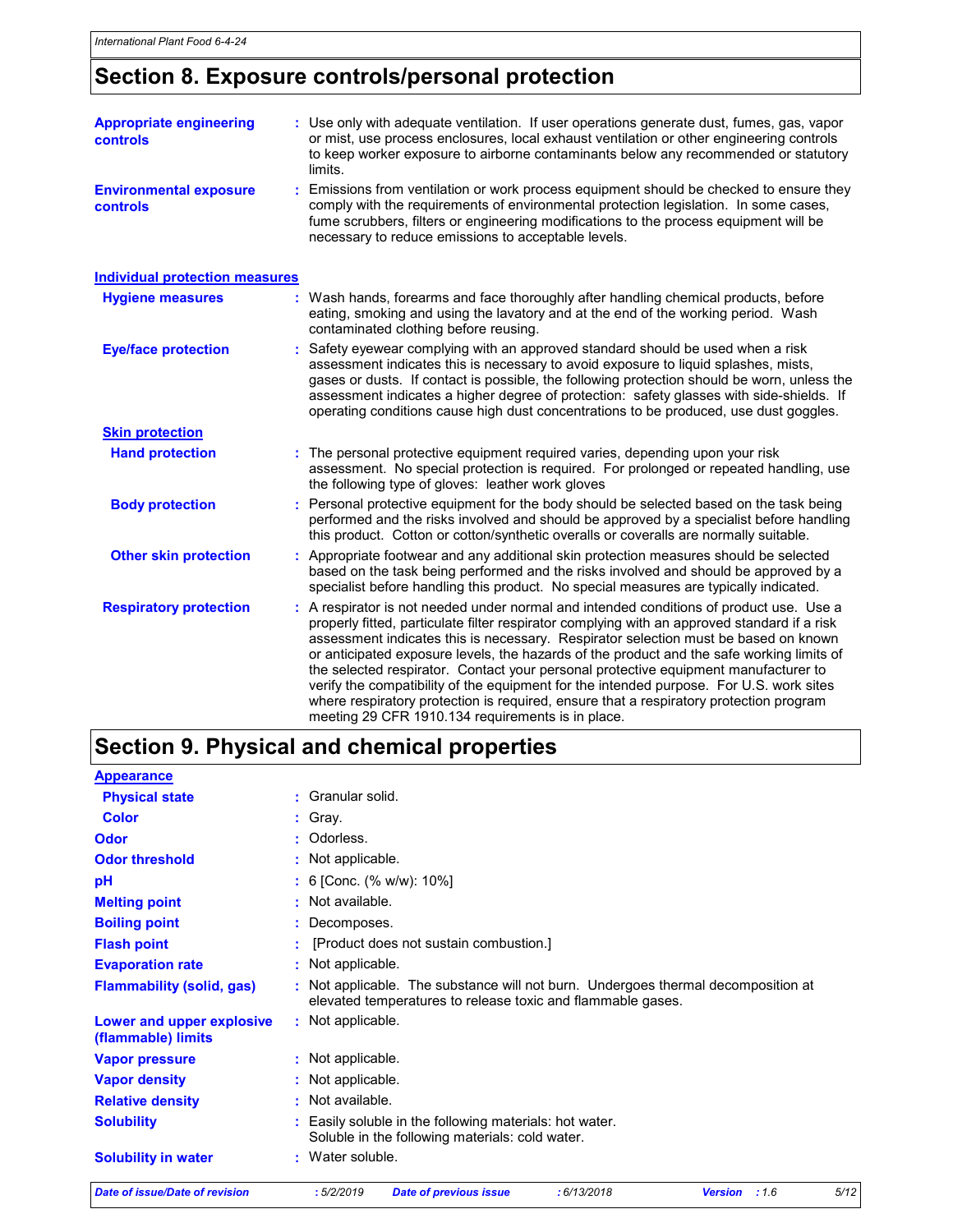## Section 9. Physical and chemical properties

| <b>Partition coefficient: n-</b><br>octanol/water | : Not available.  |
|---------------------------------------------------|-------------------|
| <b>Auto-ignition temperature</b>                  | : Not applicable. |
| <b>Decomposition temperature</b>                  | : Not available.  |
| <b>Viscosity</b>                                  | : Not applicable. |
| <b>Aerosol product</b>                            |                   |

### Section 10. Stability and reactivity Hazardous decomposition products Conditions to avoid : Absorbs moisture on long-term storage under high humidity conditions. Store in a wellventilated, dry place. Protect from moisture. Under normal conditions of storage and use, hazardous decomposition products should : not be produced. **Chemical stability Chemical stable.** The product is stable. : Incompatible with halogens. Incompatible with oxidizers Incompatible materials : Possibility of hazardous reactions : Under normal conditions of storage and use, hazardous reactions will not occur. Reactivity : No specific test data related to reactivity available for this product or its ingredients.

## Section 11. Toxicological information

### Information on toxicological effects

| <b>Product/ingredient name</b>        | <b>Result</b>                          | <b>Species</b>          | <b>Dose</b> | <b>Exposure</b> |
|---------------------------------------|----------------------------------------|-------------------------|-------------|-----------------|
| Potassium sulfate                     | LD50 Oral                              | Rat                     | 6600 mg/kg  |                 |
| Ammonium sulfate                      | LD50 Oral                              | Mouse - Male.<br>Female | 3040 mg/kg  |                 |
|                                       | LD50 Oral                              | Rat                     | 2840 mg/kg  |                 |
|                                       | LD50 Oral                              | Rat - Male,<br>Female   | >2000 mg/kg |                 |
| Ammonium dihydrogen<br>orthophosphate | <b>LC50 Inhalation Dusts and mists</b> | Rat - Male.<br>Female   | $>5$ mg/l   | 4 hours         |
|                                       | LD50 Oral                              | Rat - Male.<br>Female   | >2000 mg/kg |                 |
| Ammonium nitrate                      | LD50 Oral                              | Rat                     | 2217 mg/kg  |                 |
|                                       | LD50 Oral                              | Rat - Male.<br>Female   | 2950 mg/kg  |                 |

Irritation/Corrosion

| <b>Product/ingredient name</b>        | <b>Result</b>                       | <b>Species</b> | <b>Score</b> | <b>Exposure</b> | <b>Observation</b> |
|---------------------------------------|-------------------------------------|----------------|--------------|-----------------|--------------------|
| Ammonium sulfate                      | Skin                                | Rabbit         |              | 20 hours        | 24 hours           |
|                                       | Eyes                                | Rabbit         |              |                 | 72 hours           |
| Ammonium dihydrogen<br>orthophosphate | Skin                                | Rabbit         | 0            |                 |                    |
|                                       | Eyes                                | Rabbit         | 0            |                 |                    |
| Ammonium nitrate                      | Skin                                | Rabbit         | 0            |                 | 72 hours           |
|                                       | Eyes - Edema of the<br>conjunctivae | Rabbit         | 3            |                 | 3 days             |

### Conclusion/Summary Skin : No known significant effects or critical hazards. Eyes : No known significant effects or critical hazards.

**Sensitization** 

Respiratory : No known significant effects or critical hazards.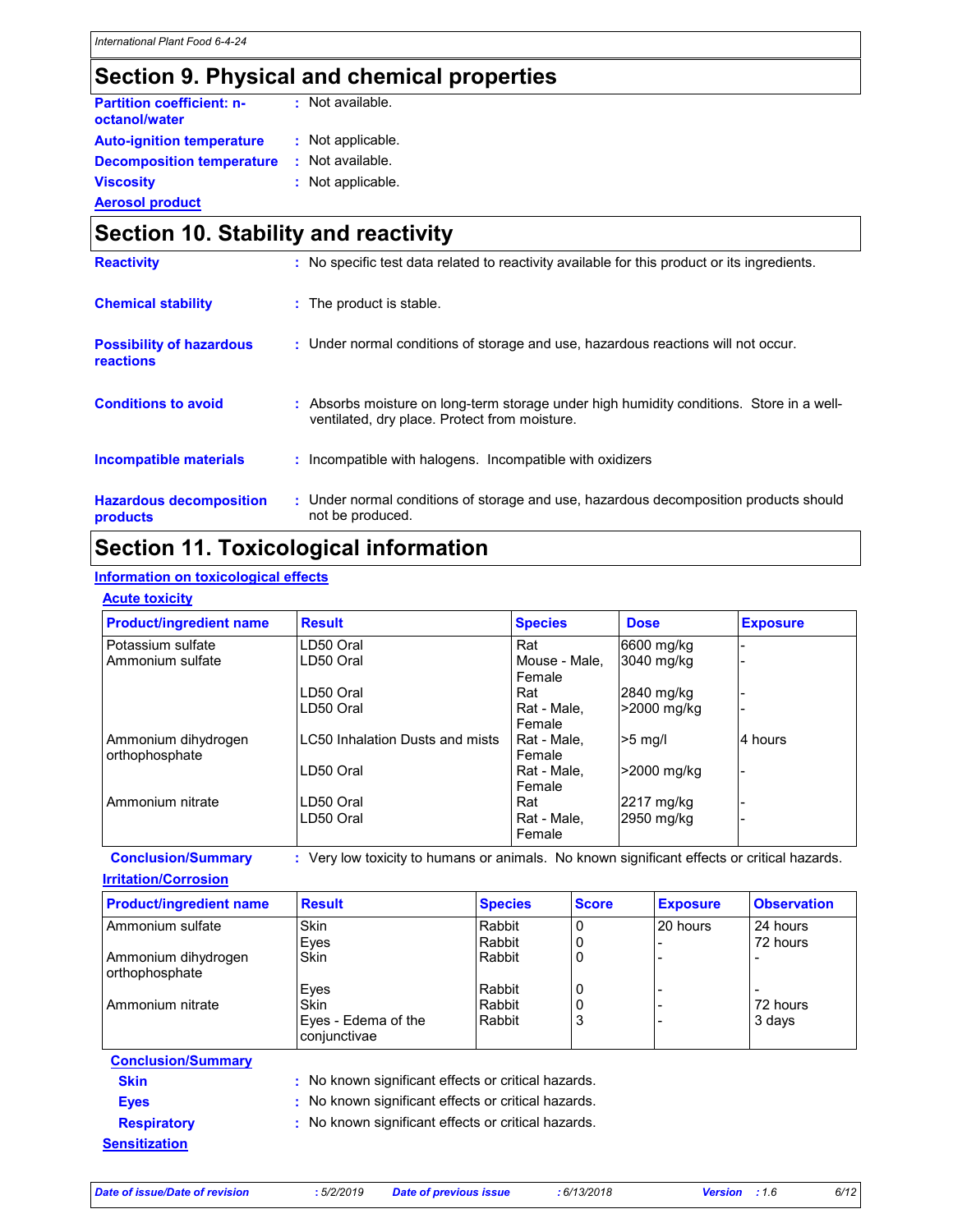# Section 11. Toxicological information

| <b>Product/ingredient name</b>                                                   | <b>Route of</b><br>exposure                                                                      | <b>Species</b> |                                                                    | <b>Result</b>   |          |                             |  |
|----------------------------------------------------------------------------------|--------------------------------------------------------------------------------------------------|----------------|--------------------------------------------------------------------|-----------------|----------|-----------------------------|--|
| Ammonium sulfate                                                                 | <b>Skin</b>                                                                                      | Guinea pig     |                                                                    | Not sensitizing |          |                             |  |
| Ammonium dihydrogen<br>orthophosphate                                            | Skin                                                                                             | Mouse          |                                                                    | Not sensitizing |          |                             |  |
| Ammonium nitrate                                                                 | Skin                                                                                             | Mouse          |                                                                    | Not sensitizing |          |                             |  |
| <b>Conclusion/Summary</b>                                                        |                                                                                                  |                |                                                                    |                 |          |                             |  |
| <b>Skin</b>                                                                      | Non-sensitizer.                                                                                  |                |                                                                    |                 |          |                             |  |
| <b>Respiratory</b>                                                               |                                                                                                  |                | No known significant effects or critical hazards.                  |                 |          |                             |  |
| <b>Mutagenicity</b>                                                              |                                                                                                  |                |                                                                    |                 |          |                             |  |
| <b>Product/ingredient name</b>                                                   | <b>Test</b>                                                                                      |                | <b>Experiment</b>                                                  |                 |          | <b>Result</b>               |  |
| Ammonium sulfate                                                                 | OECD 476                                                                                         |                | Experiment: In vitro<br>Subject: Mammalian-Animal<br>Cell: Somatic |                 | Negative |                             |  |
|                                                                                  | OECD <sub>473</sub>                                                                              |                | Experiment: In vitro<br>Subject: Mammalian-Animal<br>Cell: Germ    |                 | Negative |                             |  |
| Ammonium dihydrogen<br>orthophosphate                                            | OECD 471 Bacterial<br><b>Reverse Mutation Test</b>                                               |                | Subject: Bacteria                                                  |                 | Negative |                             |  |
| Ammonium nitrate                                                                 | OECD 471 Bacterial                                                                               |                | Experiment: In vitro<br>Subject: Bacteria                          |                 | Negative |                             |  |
|                                                                                  | <b>Reverse Mutation Test</b><br>OECD 476 In vitro<br>Mammalian Cell Gene<br><b>Mutation Test</b> |                | Experiment: In vitro<br>Subject: Mammalian-Animal                  |                 | Negative |                             |  |
| : No known significant effects or critical hazards.<br><b>Conclusion/Summary</b> |                                                                                                  |                |                                                                    |                 |          |                             |  |
| <b>Carcinogenicity</b>                                                           |                                                                                                  |                |                                                                    |                 |          |                             |  |
| <b>Product/ingredient name</b>                                                   | <b>Result</b>                                                                                    |                | <b>Species</b>                                                     | <b>Dose</b>     |          | <b>Exposure</b>             |  |
| Ammonium sulfate                                                                 | Negative - Oral - TCLo                                                                           |                | Rat - Male,<br>Female                                              | 1288 mg/kg      |          | 2 years; 7 days<br>per week |  |

| <b>Conclusion/Summary</b> | : No known significant effects or critical hazards. Potential for nitrosamine formation if |  |  |
|---------------------------|--------------------------------------------------------------------------------------------|--|--|
|                           | ingested. Do not ingest.                                                                   |  |  |

#### **Classification**

| <b>Product/ingredient name</b> | <b>OSHA</b> | <b>IARC</b> | <b>NTP</b> |
|--------------------------------|-------------|-------------|------------|
| Ammonium sulfate               | None.       |             |            |

### Reproductive toxicity

| <b>Product/ingredient name</b>        | <b>Maternal</b><br><b>toxicity</b> | <b>Fertility</b> | <b>Development</b><br>toxin | <b>Species</b>          | <b>Dose</b>                | <b>Exposure</b> |
|---------------------------------------|------------------------------------|------------------|-----------------------------|-------------------------|----------------------------|-----------------|
| Ammonium sulfate                      | <b>Negative</b>                    | <b>Negative</b>  | $\overline{\phantom{a}}$    | Mouse - Male,<br>Female | Oral:<br>5000 mg/<br>kq    |                 |
| Ammonium dihydrogen<br>orthophosphate | <b>Negative</b>                    | <b>Negative</b>  | Negative                    | Rat - Male, Female      | Oral:<br>$>1500$ ma/<br>kg |                 |

Conclusion/Summary : No known significant effects or critical hazards.

| <b>Teratogenicity</b>                 |                 |                       |              |                 |
|---------------------------------------|-----------------|-----------------------|--------------|-----------------|
| <b>Product/ingredient name</b>        | <b>Result</b>   | <b>Species</b>        | <b>Dose</b>  | <b>Exposure</b> |
| Ammonium sulfate                      | Negative - Oral | Rat - Male,<br>Female | $1500$ mg/kg |                 |
| Ammonium dihydrogen<br>orthophosphate | Negative - Oral | Rat - Male.<br>Female | >1500 mg/kg  |                 |

Conclusion/Summary : No known significant effects or critical hazards.

Specific target organ toxicity (single exposure) Not available.

Specific target organ toxicity (repeated exposure) Not available.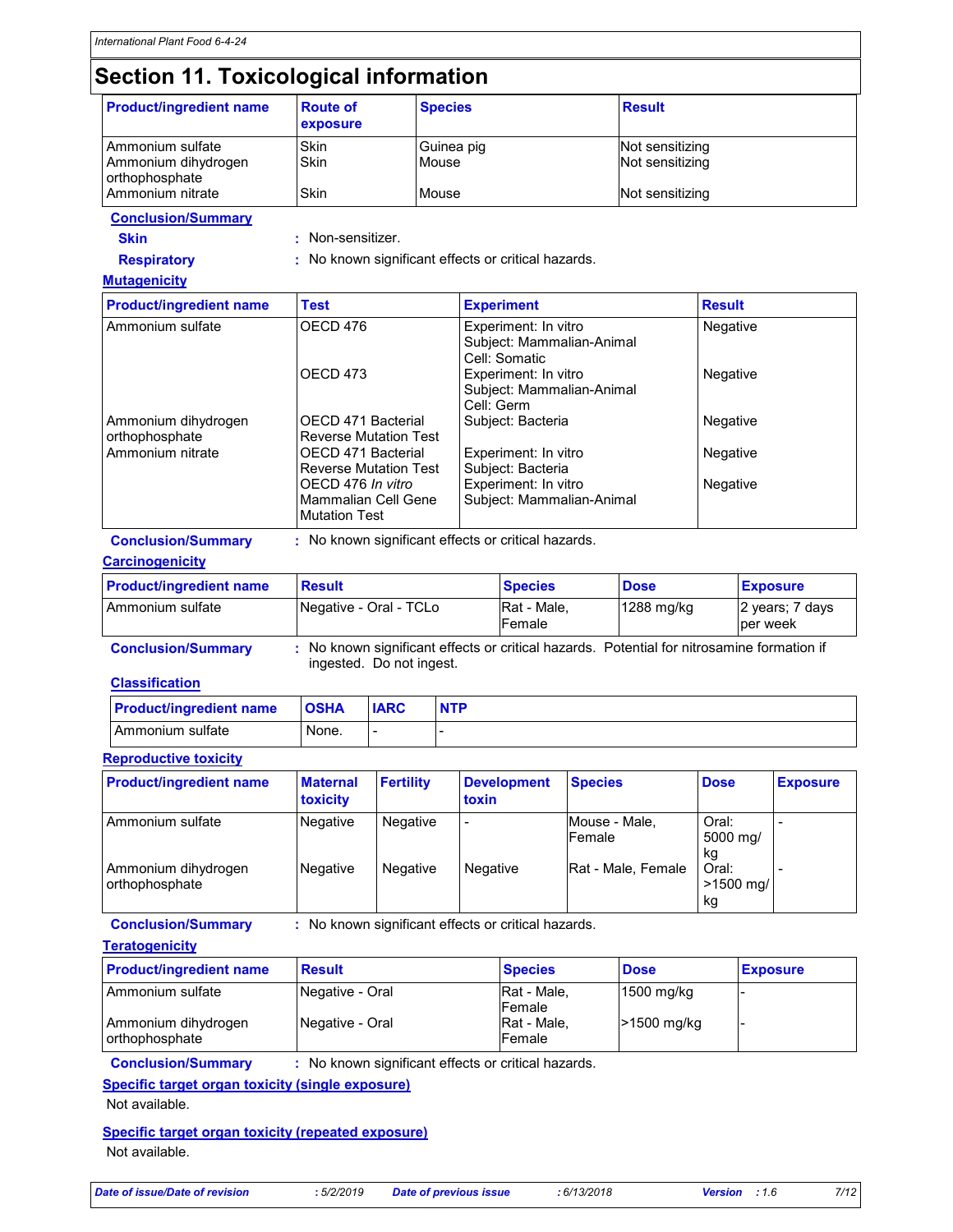# Section 11. Toxicological information

**Aspiration hazard** 

Not available.

| Information on the likely<br>routes of exposure | : Routes of entry anticipated: Inhalation.                                                                                                     |
|-------------------------------------------------|------------------------------------------------------------------------------------------------------------------------------------------------|
| <b>Potential acute health effects</b>           |                                                                                                                                                |
| Eye contact                                     | May cause irritation due to mechanical action.                                                                                                 |
| <b>Inhalation</b>                               | Exposure to airborne concentrations above statutory or recommended exposure limits<br>٠<br>may cause irritation of the nose, throat and lungs. |
| <b>Skin contact</b>                             | : No known significant effects or critical hazards.                                                                                            |
| Ingestion                                       | May cause irritation of the digestive tract with accompanying nausea, vomiting and<br>diarrhea.                                                |
|                                                 | Symptoms related to the physical, chemical and toxicological characteristics                                                                   |
| Eye contact                                     | : Adverse symptoms may include the following:<br>irritation<br>watering<br>redness                                                             |
| <b>Inhalation</b>                               | : Adverse symptoms may include the following:<br>respiratory tract irritation<br>coughing                                                      |
| <b>Skin contact</b>                             | : No specific data.                                                                                                                            |

Ingestion : No specific data.

#### Delayed and immediate effects and also chronic effects from short and long term exposure

| <b>Short term exposure</b>            |                  |
|---------------------------------------|------------------|
| <b>Potential immediate</b><br>effects | Not available.   |
| <b>Potential delayed effects</b>      | : Not available. |
| Long term exposure                    |                  |
| <b>Potential immediate</b><br>effects | : Not available. |
| <b>Potential delayed effects</b>      | Not available.   |

#### Potential chronic health effects

| <b>Product/ingredient name</b>        | <b>Result</b>                                                                                                          | <b>Species</b>        | <b>Dose</b>         | <b>Exposure</b>  |  |  |
|---------------------------------------|------------------------------------------------------------------------------------------------------------------------|-----------------------|---------------------|------------------|--|--|
| Ammonium sulfate                      | Chronic NOAEL Oral                                                                                                     | Rat - Male,           | 256 mg/kg           | 52 weeks; 7 days |  |  |
|                                       |                                                                                                                        | Female                |                     | per week         |  |  |
| Ammonium dihydrogen<br>orthophosphate | Chronic NOAEL Oral                                                                                                     | Rat - Male,<br>Female | $250 \text{ mg/kg}$ |                  |  |  |
| Ammonium nitrate                      | Chronic NOAEL Oral                                                                                                     | Rat - Male.           | $256$ mg/kg         |                  |  |  |
|                                       |                                                                                                                        | Female                |                     |                  |  |  |
| <b>Conclusion/Summary</b>             | : No known significant effects or critical hazards.                                                                    |                       |                     |                  |  |  |
| <b>General</b>                        | : No known significant effects or critical hazards.                                                                    |                       |                     |                  |  |  |
| <b>Carcinogenicity</b>                | : No known significant effects or critical hazards. Potential for nitrosamine formation if<br>ingested. Do not ingest. |                       |                     |                  |  |  |
| <b>Mutagenicity</b>                   | : No known significant effects or critical hazards.                                                                    |                       |                     |                  |  |  |
| <b>Teratogenicity</b>                 | : No known significant effects or critical hazards.                                                                    |                       |                     |                  |  |  |
| <b>Developmental effects</b>          | : No known significant effects or critical hazards.                                                                    |                       |                     |                  |  |  |
| <b>Fertility effects</b>              | : No known significant effects or critical hazards.                                                                    |                       |                     |                  |  |  |

### Numerical measures of toxicity

| <b>Acute toxicity estimates</b> |                  |  |  |  |
|---------------------------------|------------------|--|--|--|
| <b>Route</b>                    | <b>ATE</b> value |  |  |  |
| Oral                            | 10655.4 mg/kg    |  |  |  |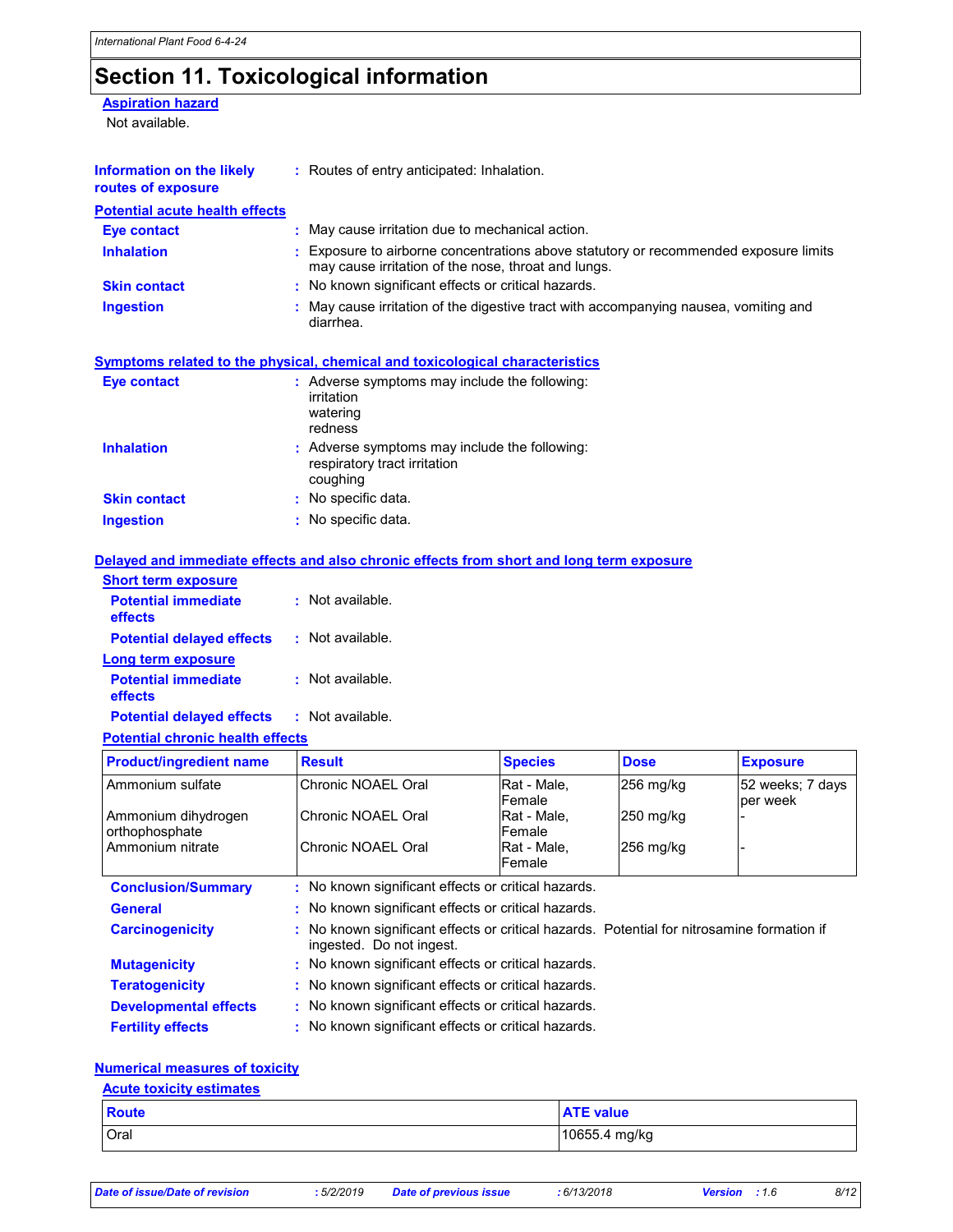## Section 11. Toxicological information

## Section 12. Ecological information

#### **Toxicity**

| <b>Product/ingredient name</b>        | <b>Result</b>                                | <b>Species</b>                              | <b>Exposure</b> |
|---------------------------------------|----------------------------------------------|---------------------------------------------|-----------------|
| Ammonium sulfate                      | Acute LC50 2.6 mg/l Fresh water              | Crustaceans - Ceriodaphnia<br>dubia - Young | 48 hours        |
|                                       | Acute LC50 14000 µg/l Fresh water            | Daphnia - Daphnia magna -<br>Young          | 48 hours        |
|                                       | Acute LC50 53 mg/l                           | Fish - Oncorhynchus mykis                   | 96 hours        |
| Ammonium dihydrogen<br>orthophosphate | LC50 >85.9 mg/l Fresh water                  | Fish                                        | 96 hours        |
| Ammonium nitrate                      | Chronic NOEC 6 to 12 mg/l Fresh water        | Crustaceans - Cladocera                     | 21 days         |
| <b>Conclusion/Summary</b>             | . Practically non-toxic to aquatic organisms |                                             |                 |

Conclusion/Summary : Practically non-toxic to aquatic organisms.

#### Persistence and degradability

Not available.

| <b>Bioaccumulative potential</b>                                     |                                                     |
|----------------------------------------------------------------------|-----------------------------------------------------|
| Not available.                                                       |                                                     |
| <b>Mobility in soil</b>                                              |                                                     |
| <b>Soil/water partition</b><br><b>coefficient</b> (K <sub>oc</sub> ) | $:$ Not available.                                  |
| <b>Mobility</b>                                                      | : Not available.                                    |
| <b>Other adverse effects</b>                                         | : No known significant effects or critical hazards. |

### Section 13. Disposal considerations

Disposal methods

The generation of waste should be avoided or minimized wherever possible. Disposal of this product, solutions and any by-products should at all times comply with the requirements of environmental protection and waste disposal legislation and any regional local authority requirements. Dispose of surplus and non-recyclable products via a licensed waste disposal contractor. Waste packaging should be recycled. Avoid dispersal of spilled material and runoff and contact with soil, waterways, drains and sewers.

### Section 14. Transport information

|                                         | <b>DOT</b><br><b>Classification</b> | <b>TDG</b><br><b>Classification</b> | <b>Mexico</b><br><b>Classification</b> | <b>ADR/RID</b> | <b>IMDG</b>    | <b>IATA</b>    |
|-----------------------------------------|-------------------------------------|-------------------------------------|----------------------------------------|----------------|----------------|----------------|
| <b>UN number</b>                        | Not regulated.                      | Not regulated.                      | Not regulated.                         | Not regulated. | Not regulated. | Not regulated. |
| <b>UN proper</b><br>shipping name       | $\blacksquare$                      |                                     | $\blacksquare$                         |                |                |                |
| <b>Transport</b><br>hazard class(es)    |                                     |                                     |                                        |                |                |                |
| <b>Packing group</b>                    | $\blacksquare$                      |                                     | $\overline{\phantom{a}}$               |                | -              |                |
| <b>Environmental</b><br><b>hazards</b>  | No.                                 | No.                                 | No.                                    | No.            | No.            | No.            |
| <b>Additional</b><br><b>information</b> | -                                   |                                     |                                        |                |                |                |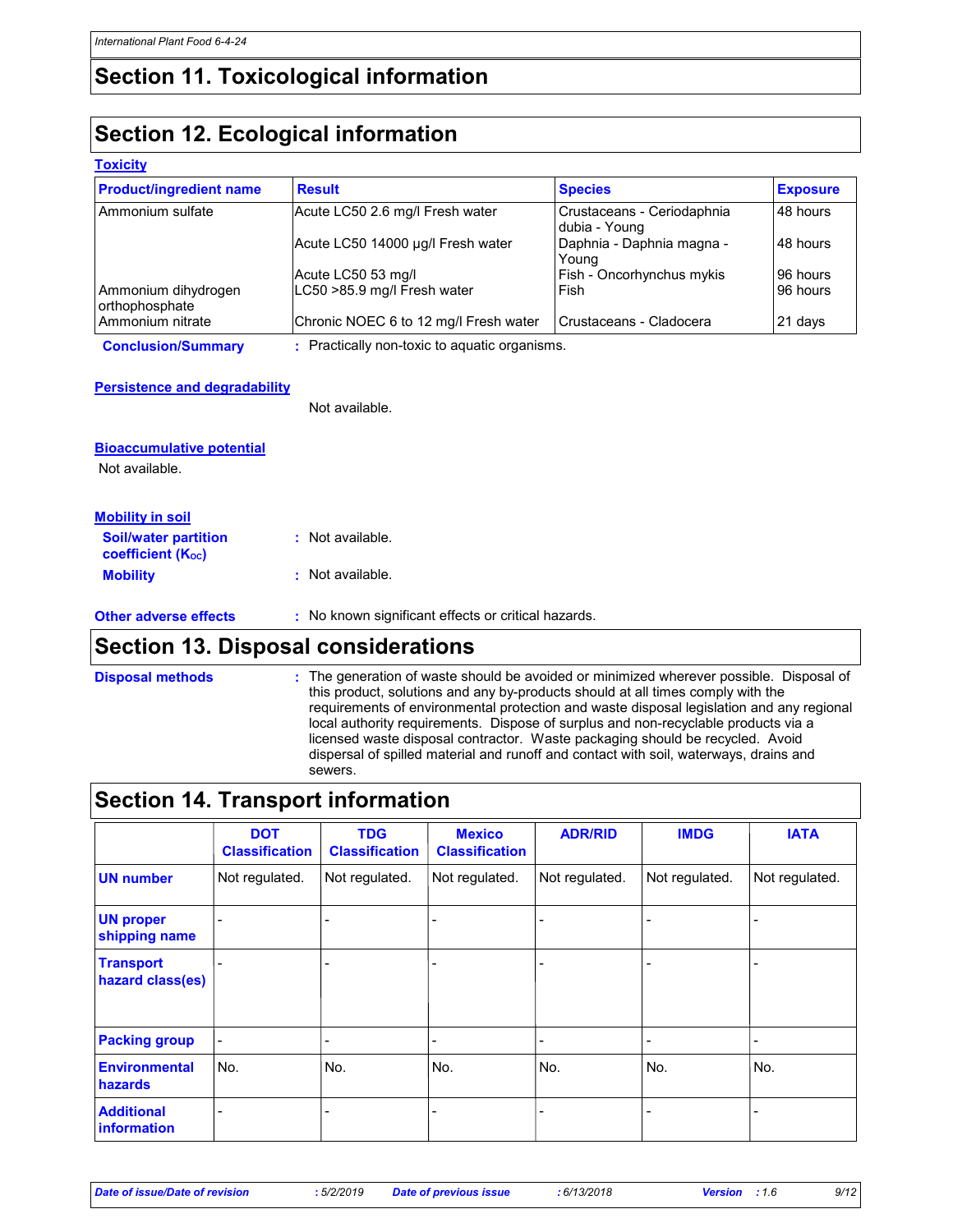## Section 14. Transport information

Special precautions for user : Transport within user's premises: always transport in closed containers that are upright and secure. Ensure that persons transporting the product know what to do in the event of an accident or spillage.

### Section 15. Regulatory information

| <b>U.S. Federal Regulations:</b>                                                  |                   | : TSCA 8(a) CDR Exempt/Partial exemption: Not determined                   |                        |                   |                                   |        |
|-----------------------------------------------------------------------------------|-------------------|----------------------------------------------------------------------------|------------------------|-------------------|-----------------------------------|--------|
|                                                                                   |                   | <b>TSCA 8(b) Active inventory::</b> All components are listed or exempted. |                        |                   |                                   |        |
| <b>Clean Air Act Section 112</b><br>(b) Hazardous Air<br><b>Pollutants (HAPs)</b> | : Not listed      |                                                                            |                        |                   |                                   |        |
| <b>Clean Air Act Section 602</b><br><b>Class I Substances</b>                     | : Not listed      |                                                                            |                        |                   |                                   |        |
| <b>Clean Air Act Section 602</b><br><b>Class II Substances</b>                    | : Not listed      |                                                                            |                        |                   |                                   |        |
| <b>DEA List I Chemicals</b><br>(Precursor Chemicals)                              | : Not listed      |                                                                            |                        |                   |                                   |        |
| <b>DEA List II Chemicals</b><br><b>(Essential Chemicals)</b>                      | : Not listed      |                                                                            |                        |                   |                                   |        |
| <b>SARA 304 RQ</b>                                                                | : Not applicable. |                                                                            |                        |                   |                                   |        |
| <b>SARA 311/312</b>                                                               |                   |                                                                            |                        |                   |                                   |        |
| <b>Classification</b>                                                             | : Not applicable. |                                                                            |                        |                   |                                   |        |
| <b>Composition/information on ingredients</b>                                     |                   |                                                                            |                        |                   |                                   |        |
| <b>Allandra</b>                                                                   | $\mathbf{a}$      | <b>PERMIT</b>                                                              | <b>Constantine Com</b> | <b>Production</b> | <b>The company of the Algebra</b> | $\sim$ |

| <b>Name</b>      | $\frac{9}{6}$ | <b>Fire</b> | <b>Sudden</b><br>hazard release of<br><b>pressure</b> | <b>Reactive</b> | <b>Immediate</b><br>(acute)<br>health<br>hazard | <b>Delaved</b><br>(chronic)<br>health<br>hazard. |
|------------------|---------------|-------------|-------------------------------------------------------|-----------------|-------------------------------------------------|--------------------------------------------------|
| Ammonium nitrate | ∼             | Yes.        | No.                                                   | No.             | Yes.                                            | No.                                              |

#### SARA 313

|                                                  | <b>Product name</b>                                                        | <b>CAS number</b>                   | $\frac{9}{6}$   |
|--------------------------------------------------|----------------------------------------------------------------------------|-------------------------------------|-----------------|
| <b>Form R - Reporting</b><br><b>requirements</b> | Ammonium sulfate<br>Ammonium dihydrogen orthophosphate<br>Ammonium nitrate | 7783-20-2<br>7722-76-1<br>6484-52-2 | 18 - 19<br>1.75 |
| <b>Supplier notification</b>                     | Ammonium sulfate<br>Ammonium dihydrogen orthophosphate<br>Ammonium nitrate | 7783-20-2<br>7722-76-1<br>6484-52-2 | 18 - 19<br>1.75 |

SARA 313 notifications must not be detached from the SDS and any copying and redistribution of the SDS shall include copying and redistribution of the notice attached to copies of the SDS subsequently redistributed.

### **State regulations**

| <b>Massachusetts</b> | : The following components are listed: Ammonium sulfate: Ammonium nitrate                           |
|----------------------|-----------------------------------------------------------------------------------------------------|
| <b>New York</b>      | : None of the components are listed.                                                                |
| <b>New Jersey</b>    | : The following components are listed: Ammonium nitrate: Nitric acid, ammonium salt                 |
| Pennsylvania         | : The following components are listed: Sulfuric acid diammonium salt; Nitric acid,<br>ammonium salt |

#### California Prop. 65

Not applicable – This product is not registered for sale into the State of California and has not been evaluated for Prop 65 notification requirements.

| : All components are listed or exempted. |
|------------------------------------------|
| : Not determined.                        |
|                                          |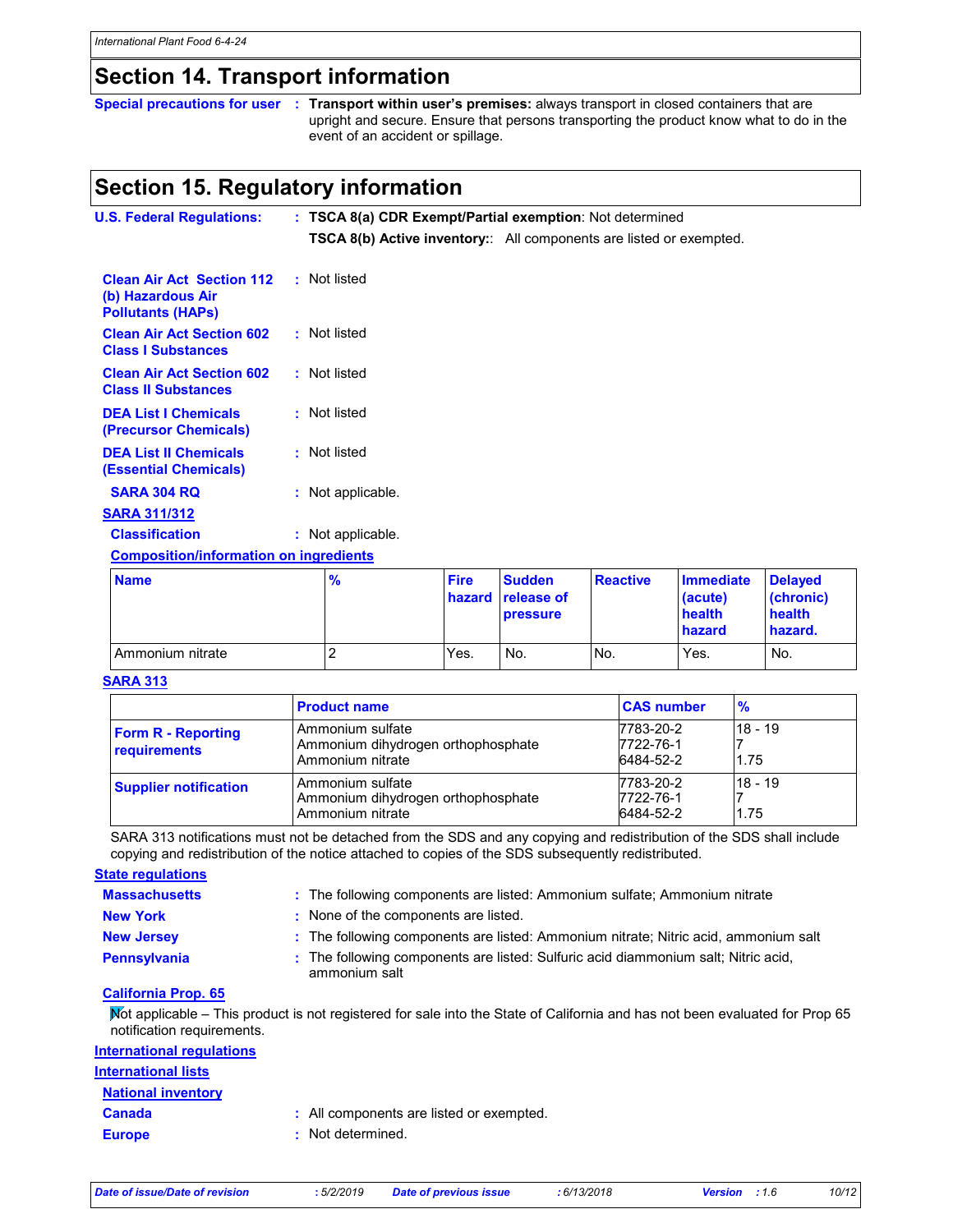## Section 16. Other information

| <b>History</b>                    |                                                                                                                                                                                                                                                                                                                                                                                                                                                                                                                                                                                                                                                                                                                                                                                                                                                                                                                                                                                                                                                                                                                                                                                                                                                                                                                                                                                                                                                                                                                                                                                                                                                                                                                                                                                                                                                                                                                                                                                                                                                                                                                                                                                                                                                                                                                                                                                                                                                                                                                                                                                                                                                                                                                                                                                                                                                                                            |
|-----------------------------------|--------------------------------------------------------------------------------------------------------------------------------------------------------------------------------------------------------------------------------------------------------------------------------------------------------------------------------------------------------------------------------------------------------------------------------------------------------------------------------------------------------------------------------------------------------------------------------------------------------------------------------------------------------------------------------------------------------------------------------------------------------------------------------------------------------------------------------------------------------------------------------------------------------------------------------------------------------------------------------------------------------------------------------------------------------------------------------------------------------------------------------------------------------------------------------------------------------------------------------------------------------------------------------------------------------------------------------------------------------------------------------------------------------------------------------------------------------------------------------------------------------------------------------------------------------------------------------------------------------------------------------------------------------------------------------------------------------------------------------------------------------------------------------------------------------------------------------------------------------------------------------------------------------------------------------------------------------------------------------------------------------------------------------------------------------------------------------------------------------------------------------------------------------------------------------------------------------------------------------------------------------------------------------------------------------------------------------------------------------------------------------------------------------------------------------------------------------------------------------------------------------------------------------------------------------------------------------------------------------------------------------------------------------------------------------------------------------------------------------------------------------------------------------------------------------------------------------------------------------------------------------------------|
| Date of issue/Date of<br>revision | : 5/2/2019                                                                                                                                                                                                                                                                                                                                                                                                                                                                                                                                                                                                                                                                                                                                                                                                                                                                                                                                                                                                                                                                                                                                                                                                                                                                                                                                                                                                                                                                                                                                                                                                                                                                                                                                                                                                                                                                                                                                                                                                                                                                                                                                                                                                                                                                                                                                                                                                                                                                                                                                                                                                                                                                                                                                                                                                                                                                                 |
| Date of previous issue            | : 6/13/2018                                                                                                                                                                                                                                                                                                                                                                                                                                                                                                                                                                                                                                                                                                                                                                                                                                                                                                                                                                                                                                                                                                                                                                                                                                                                                                                                                                                                                                                                                                                                                                                                                                                                                                                                                                                                                                                                                                                                                                                                                                                                                                                                                                                                                                                                                                                                                                                                                                                                                                                                                                                                                                                                                                                                                                                                                                                                                |
| <b>Version</b>                    | : 1.6                                                                                                                                                                                                                                                                                                                                                                                                                                                                                                                                                                                                                                                                                                                                                                                                                                                                                                                                                                                                                                                                                                                                                                                                                                                                                                                                                                                                                                                                                                                                                                                                                                                                                                                                                                                                                                                                                                                                                                                                                                                                                                                                                                                                                                                                                                                                                                                                                                                                                                                                                                                                                                                                                                                                                                                                                                                                                      |
| <b>Key to abbreviations</b>       | $:$ ATE = Acute Toxicity Estimate<br><b>BCF = Bioconcentration Factor</b><br>GHS = Globally Harmonized System of Classification and Labelling of Chemicals<br>IATA = International Air Transport Association<br>IBC = Intermediate Bulk Container<br><b>IMDG = International Maritime Dangerous Goods</b><br>LogPow = logarithm of the octanol/water partition coefficient<br>MARPOL = International Convention for the Prevention of Pollution From Ships, 1973<br>as modified by the Protocol of 1978. ("Marpol" = marine pollution)<br>$UN = United Nations$                                                                                                                                                                                                                                                                                                                                                                                                                                                                                                                                                                                                                                                                                                                                                                                                                                                                                                                                                                                                                                                                                                                                                                                                                                                                                                                                                                                                                                                                                                                                                                                                                                                                                                                                                                                                                                                                                                                                                                                                                                                                                                                                                                                                                                                                                                                            |
| <b>References</b>                 | : Transportation of Dangerous Goods Act and Clear Language Regulations, current<br>edition at time of SDS preparation, Transport Canada;<br>Hazardous Products Act and Regulations, current revision at time of SDS preparation,<br>Health Canada;<br>Domestic Substances List, current revision at time of SDS preparation, Environment<br>Canada;<br>29 CFR Part 1910, current revision at time of SDS preparation, U.S. Occupational<br>Safety and Health Administration;<br>40 CFR Parts 1-799, current revision at time of SDS preparation, U.S. Environmental<br>Protection Agency;<br>49 CFR Parts 1-199, current revision at time of SDS preparation, U.S. Department of<br>Transport;<br>Mexican Official Standard NOM-018-STPS-2015, Harmonised System for the<br>Identification and Communication of Hazards and Risks by Hazardous Chemicals in the<br>Workplace;<br>NORMA Oficial Mexicana NOM-010-STPS-2014, Agentes químicos contaminantes del<br>ambiente laboral-Reconocimiento, evaluación y control.<br>Mexican Official Standard NOM-002-SCT / 2011, List of the most commonly transported<br>hazardous substances and materials;<br>Threshold Limit Values for Chemical Substances, current edition at time of SDS<br>preparation, American Conference of Governmental Industrial Hygienists;<br>NFPA 400, National Fire Codes, National Fire Protection Association, current edition at<br>time of SDS preparation;<br>NFPA 704, National Fire Codes, National Fire Protection Association, current edition at<br>time of SDS preparation;<br>Corrosion Data Survey, Sixth Edition, 1985, National Association of Corrosion<br>Engineers;<br>ERG 2016, Emergency Response Guidebook, U.S. Department of Transport, Transport<br>Canada, and the Secretariat of Transportation and Communications of Mexico<br>Hazardous Substances Data Bank, current revision at time of SDS preparation, National<br>Library of Medicine, Bethesda, Maryland<br>Integrated Risk Information System, current revision at time of SDS preparation, U.S.<br>Environmental Protection Agency, Washington, D.C.<br>Pocket Guide to Chemical Hazards, current revision at time of SDS preparation,<br>National Institute for Occupational Safety and Health, Cincinnati, Ohio;<br>Agency for Toxic Substances and Disease Registry Databank, current revision at time of<br>SDS preparation, U.S. Department of Health and Human Services, Atlanta, Georgia<br>National Toxicology Program, Report on Carcinogens, Division of the National Institute<br>of Environmental Health Sciences, Research Triangle Park, North Carolina.<br>Registry of Toxic Effects of Chemical Substances. National Institute for Occupational<br>Safety and Health, Cincinnati, Ohio<br>California Code of Regulations, Title 27, Div 4, Chapter 1, Proposition 65 Aug 30, 2018<br>rev and current updates |
|                                   | $\nabla$ Indicates information that has changed from previously issued version.                                                                                                                                                                                                                                                                                                                                                                                                                                                                                                                                                                                                                                                                                                                                                                                                                                                                                                                                                                                                                                                                                                                                                                                                                                                                                                                                                                                                                                                                                                                                                                                                                                                                                                                                                                                                                                                                                                                                                                                                                                                                                                                                                                                                                                                                                                                                                                                                                                                                                                                                                                                                                                                                                                                                                                                                            |

Notice to reader